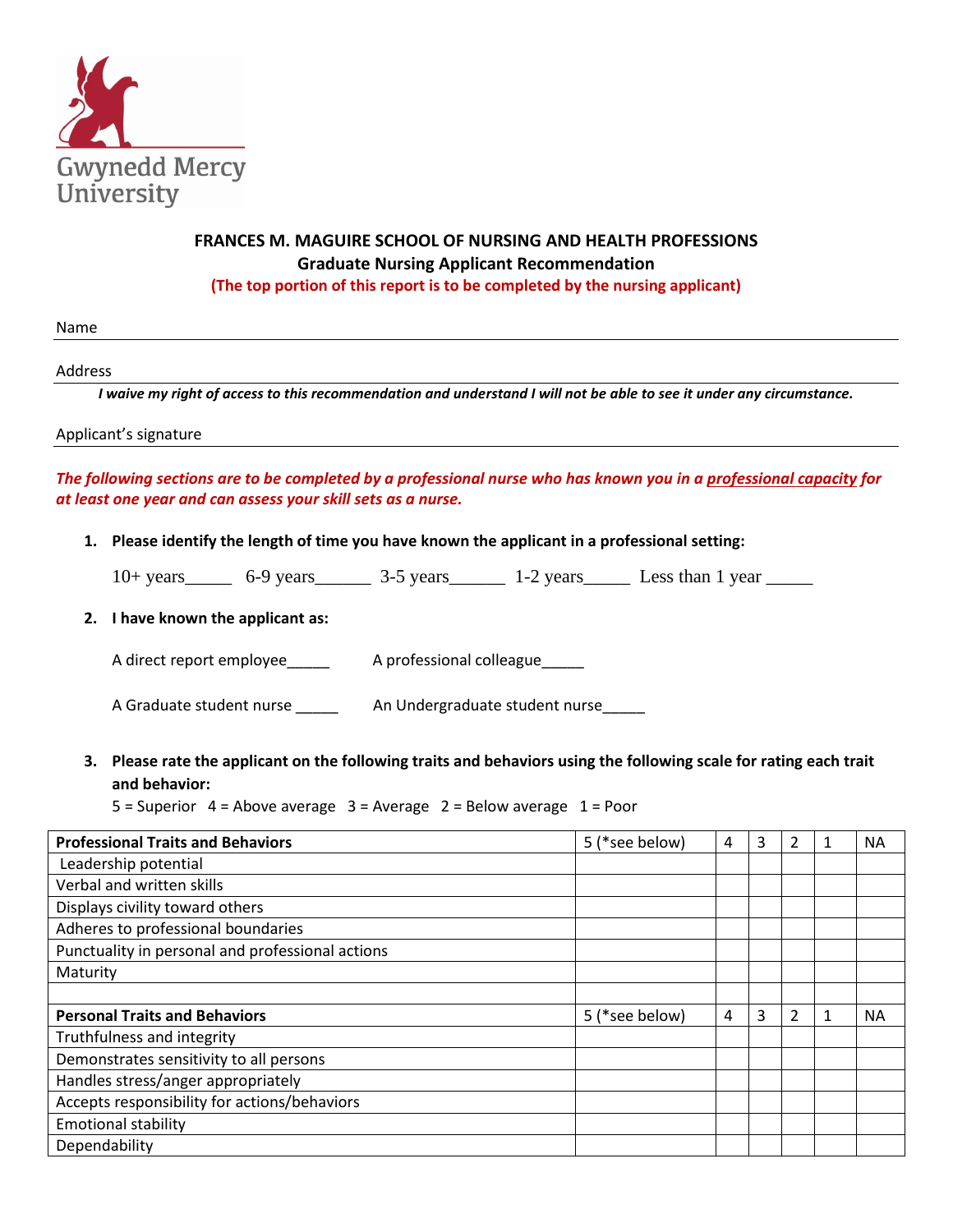| <b>Work Traits</b>                          | 5 (*see below) | Λ |  | <b>NA</b> |
|---------------------------------------------|----------------|---|--|-----------|
| Quality of work                             |                |   |  |           |
| Ability to learn new tasks/skills/processes |                |   |  |           |
| Flexibility and adaptation to change        |                |   |  |           |
| Effectiveness in writing                    |                |   |  |           |
| Effectiveness in speaking                   |                |   |  |           |

**\*For all "5" responses please provide examples supporting this response.** 

**4. Please write a statement concerning the applicant's aptitude for graduate study.**

#### **5. Choose one of the following:**

\_\_\_ I recommend the applicant without qualification.

- \_\_\_ I recommend the applicant.
- \_\_\_ I recommend the applicant with reservation.
- \_\_\_ I do not recommend the applicant.

#### **Date**

**Recommender's Name (Print)**

#### **Recommender's Signature**

### **Organization/Phone**

**Title**